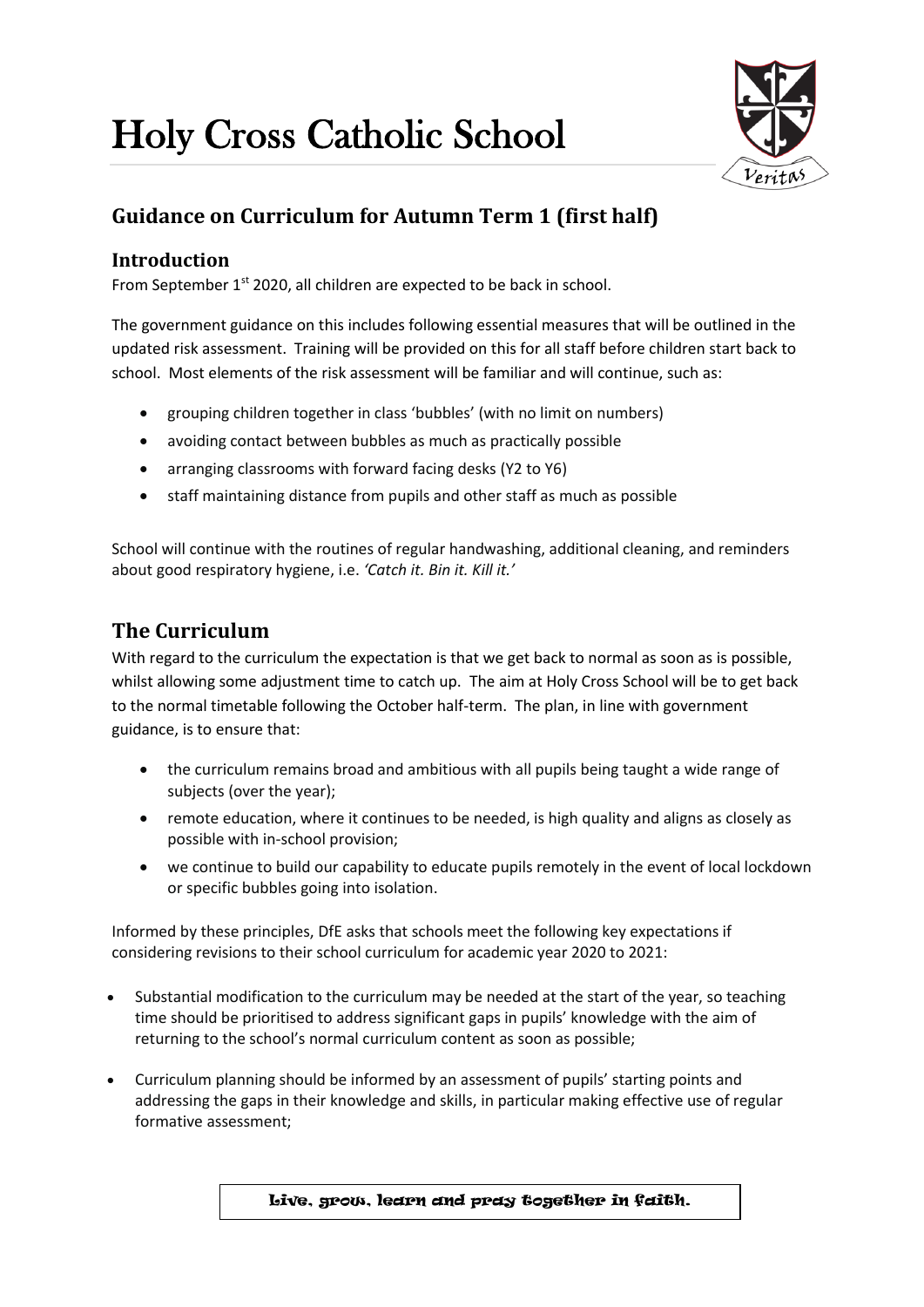Remote education may need to be an essential component in the delivery of the school curriculum for some pupils, alongside classroom teaching, or in the case of a local lockdown. All schools are therefore expected to plan to ensure any pupils educated at home for some of the time are given the support they need to master the curriculum and so make good progress.

### **The DfE outlines specific points for early years foundation stage (EYFS)**

 For children in nursery settings, teachers should focus on the prime areas of learning, including: communication and language, personal, social and emotional development (PSED) and physical development. For pupils in Reception, teachers should also assess and address gaps in language, early reading and mathematics, particularly ensuring children's acquisition of phonic knowledge and extending their vocabulary. Settings should follow updates to the EYFS [disapplication](https://www.gov.uk/government/publications/early-years-foundation-stage-framework--2/early-years-foundation-stage-coronavirus-disapplications) guidance. For nursery settings and Reception, consider how all groups of children can be given equal opportunities for outdoor learning.

*In line with best practice, the method of teaching and learning adopted at Holy Cross Catholic School, and already embedded, is the 'in-the-moment' and 'next-steps' planning model. The school already has a strong focus on* communication and language, personal, social and emotional development (PSED) and physical development, *due to the low baseline on entry. This means that staff will be able to plan and deliver the curriculum as we normally do, with no additional special adaptations needed.* 

#### **The DfE outlines specific points for key stage 1 & 2**

- **For pupils in key stages 1 and 2**, school leaders are expected to prioritise identifying gaps and re-establish good progress in the essentials (phonics and reading, increasing vocabulary, writing and mathematics), identifying opportunities across the curriculum so they read widely, and developing their knowledge and vocabulary. The curriculum should remain broad, so that the majority of pupils are taught a full range of subjects **over the year**, including sciences, humanities, the arts, physical education/sport, religious education and relationships and health education.
- **In Year 1 and 2**, teachers should also assess and address gaps in language, early reading and mathematics, particularly ensuring children's acquisition of phonic knowledge and extending their vocabulary. *NB For Y1 at Holy Cross School, the advice for EYFS above also applies.*

#### **Timetabling the Curriculum in Autumn Term 1**

In the first half term, following assessments, children will be intensively supported to catch-up. Priority is to be given to the following subjects:

- KS1 Phonics and reading: as much 1-1 reading as possible to be planned for; as many sessions of guided reading as possible – at least two sessions per week for every child (with class teacher), three sessions for those in the bottom 20%;
- KS2 Grammar, punctuation and spelling: morning lessons will be planned using this terms current objectives; afternoon lessons will be planned as catch-up from summer term objectives, and will include writing (short pieces) to practise applying this learning;
- English: will be taught in full from current cycle;
- KS2 reading Accelerated Reader time will continue: 30 minutes per day (minimum); as many sessions of guided reading as possible (in English lessons or AR time) – at least two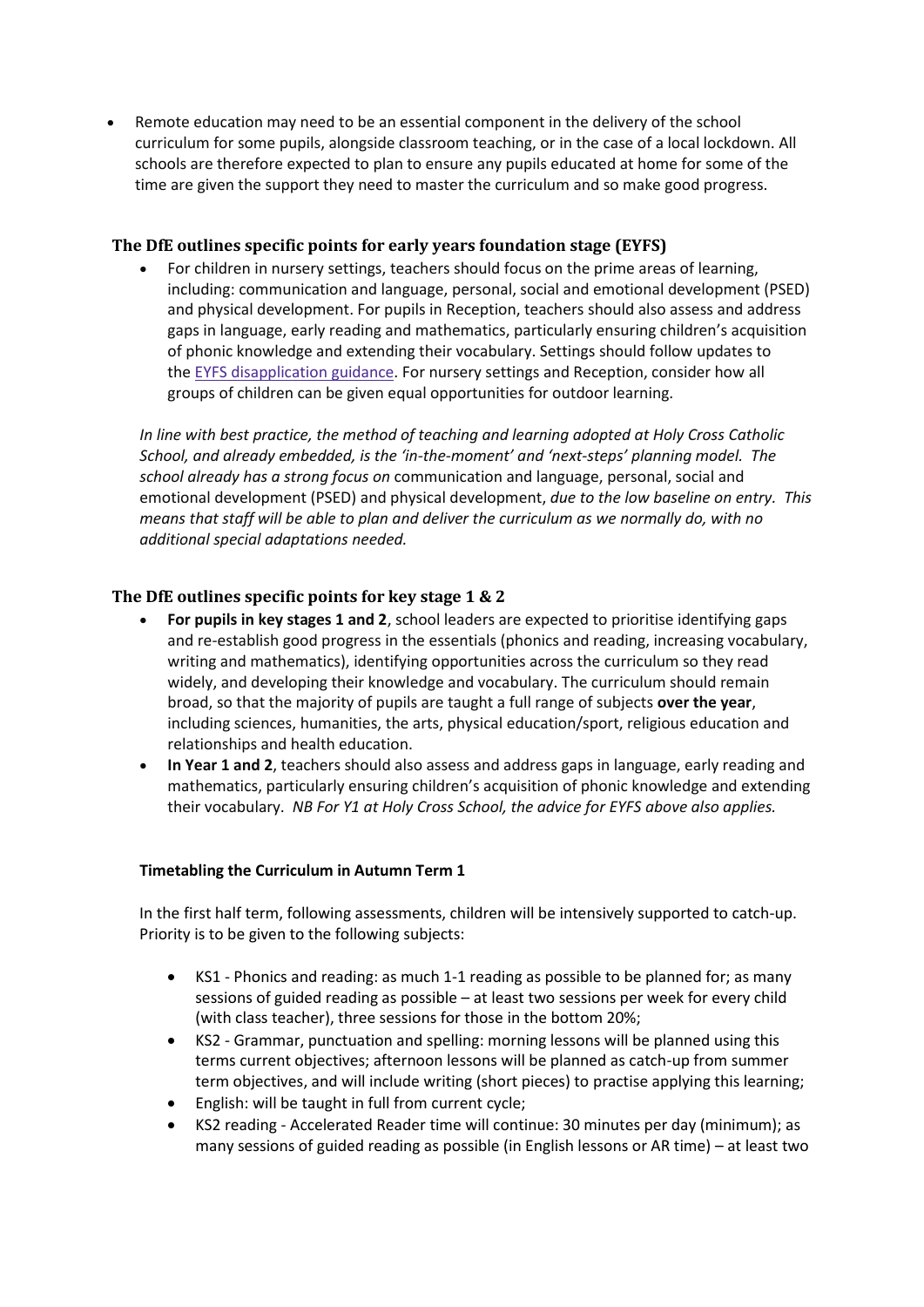sessions per week for every child (with class teacher), three sessions for those in the bottom 20%; targeted 1-1 reading where possible;

- KS2 mathematics: morning lessons will be planned using this terms current objectives; afternoon lessons will be planned as catch-up from summer term;
- All year groups Religious Education programme will be taught in full from current cycle (no catch-up needed, as they were done on Seesaw);
- Physical Education (including the Daily Mile) one extra P.E. slot per week, at least up to half term for classes that do not have Forest School sessions;
- Forest School will continue as normal;
- Circle Time: two sessions per week.

#### *Example timetable for KS2:*

|                 | Monday                   | <b>Tuesday</b>           | Wednesday                | <b>Thursday</b>          | Friday                   |
|-----------------|--------------------------|--------------------------|--------------------------|--------------------------|--------------------------|
| $8:50 - 9:05$   | morning<br>work*         | morning work             | morning work             | morning work             | morning work             |
| $9:05 - 9:25$   | Handwriting/<br>spelling | Handwriting/<br>spelling | Handwriting/<br>spelling | Handwriting/<br>spelling | Handwriting/<br>spelling |
| $9:25 - 10:10$  | mathematics              | mathematics              | mathematics              | mathematics              | mathematics              |
| $10:10 - 10:20$ | assembly                 | class liturgy            | class liturgy            | class liturgy            | class liturgy            |
| $10:20 - 10:30$ | daily mile               | daily mile               | daily mile               | daily mile               | daily mile               |
| <b>BREAK</b>    |                          |                          |                          |                          |                          |
| $10:45 - 11:00$ | Class story              | Class story              | Class story              | Class story              | Class story              |
| $11:00 - 11:45$ | <b>English</b>           | <b>English</b>           | <b>English</b>           | <b>English</b>           | <b>English</b>           |
| $11:45 - 12:15$ | R.E                      | circle time              | R.E                      | science                  | P.E                      |
| <b>LUNCH</b>    |                          |                          |                          |                          |                          |
| $1:00 - 1:30$   | reading**                | reading                  | reading                  | reading                  | reading                  |
| $1:30 - 2:15$   | mathematics              | mathematics              | mathematics              | art or<br>computing      | mathematics              |
| $2:15 - 2:45$   | <b>GPS</b> / phonics     | P.E                      | <b>GPS/ phonics</b>      | P.E                      | <b>GPS/phonics</b>       |
| $2:45 - 3:15$   | science                  |                          | circle time              |                          | <b>Golden Time</b>       |
|                 |                          | handwriting/<br>spelling |                          | handwriting/<br>spelling |                          |

\*In Y3/4, morning work must focus on learning the multiplication tables. All children are expected to know these well by end of Y4, and will be subjected to the national Y4 multiplication tables check.

\*\*Include shared, guided reading and A.R

Subjects not being taught in KS2: history, geography, D&T, music, French. These subjects will be resumed in full from after October half-term.

Singing should be avoided (except in EYFS/Y1).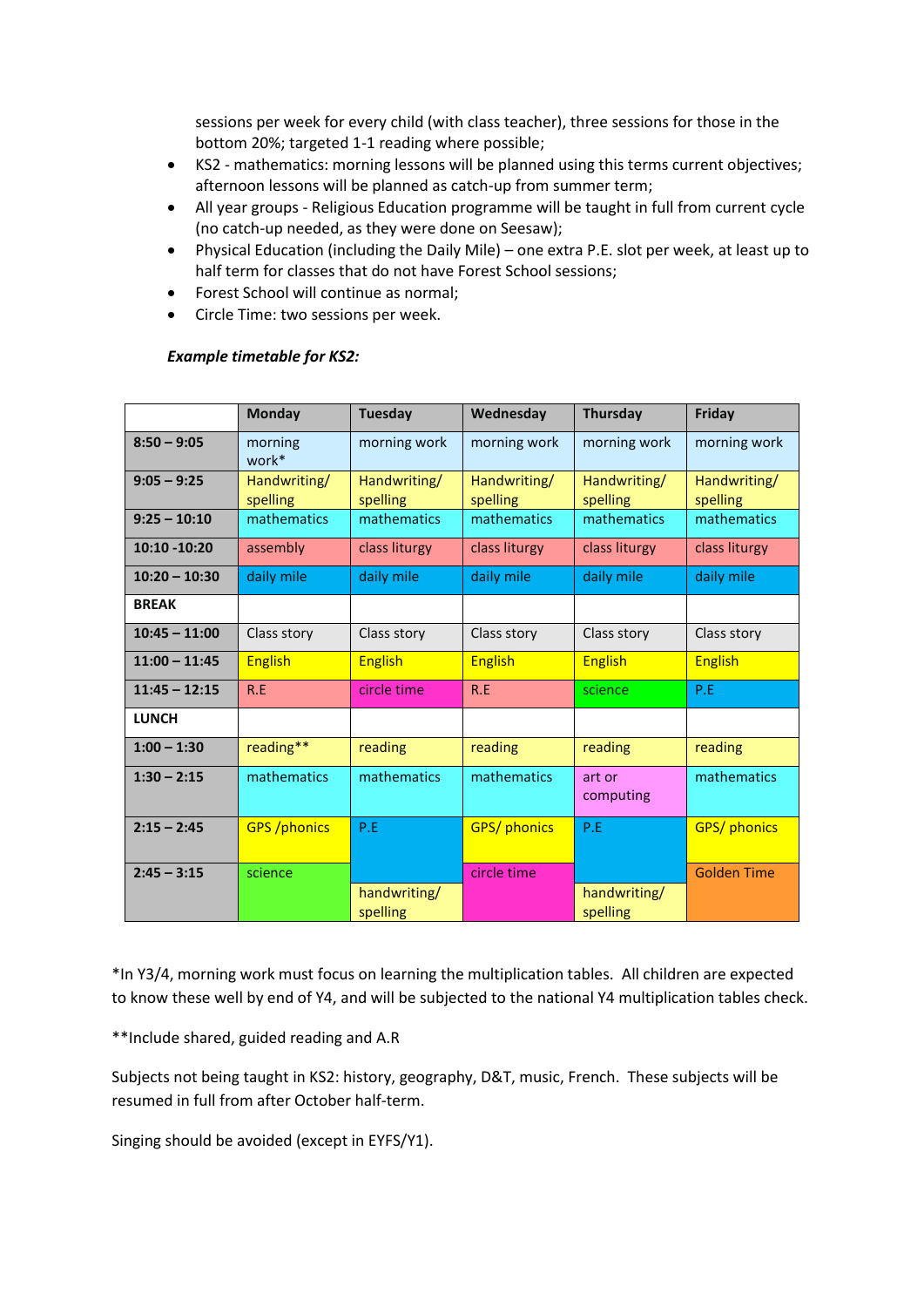Example guided reading with teacher for class of 20 children: 15 min sessions.

If there is a class TA, then additional guided reading sessions or 1-1 reading.

| Mon                | Tues               | Wed                | <b>Thurs</b>       | Fri                                              |
|--------------------|--------------------|--------------------|--------------------|--------------------------------------------------|
| Group 1<br>Group 2 | Group 3<br>Group 4 | Group 1<br>Group 2 | Group 3<br>Group 4 | Group 1<br>(longer session<br>for lowest<br>20%) |

#### *Example timetable for Y2:*

|                 | <b>Monday</b>             | <b>Tuesday</b>               | Wednesday                | <b>Thursday</b>          | <b>Friday</b>        |
|-----------------|---------------------------|------------------------------|--------------------------|--------------------------|----------------------|
| $8:55 - 9:05$   | Go Noodle                 | daily mile                   | Go Noodle                | class liturgy            | daily mile           |
| $9:05 - 9:30$   | phonics                   | phonics                      | phonics                  | phonics                  | phonics              |
| $9:30 - 10:10$  | mathematics               | <b>English</b>               | <b>mathematics</b>       | <b>English</b>           | mathematics          |
| 10:10 - 10:20   | assembly                  |                              |                          | P.E.                     |                      |
| $10:20 - 10:30$ | daily mile                | class liturgy                | class liturgy            |                          | class liturgy        |
| <b>BREAK</b>    |                           |                              |                          |                          |                      |
| $10:45 - 10:55$ | <b>English</b>            | <b>mathematics</b>           | <b>English</b>           | mathematics              | <b>English</b>       |
| $10:55 - 11:25$ |                           |                              |                          |                          |                      |
| $11:25 - 12:00$ | P.F.                      | circle time &<br>class story | P.E                      | R.E.                     | R.E                  |
| <b>LUNCH</b>    |                           |                              |                          |                          |                      |
| $1:00 - 3:00$   | Play-based*<br>challenges | Play-based<br>challenges     | Play-based<br>challenges | Play-based<br>challenges | <b>Forest School</b> |
| $3:00 - 3:15$   | class story               | phonics                      | class story              | phonics                  |                      |

\*this is not the same as continuous or enhanced provision, so please avoid using these terms. In Y2, we will refer to play-based challenges or play-based learning.

## **Pupil well-being and support**

 Pupils may be experiencing a variety of emotions in response to the coronavirus (COVID-19) outbreak, such as anxiety, stress or low mood. This may particularly be the case for vulnerable children, including those with a social worker and young carers. It is important to contextualise these feelings as normal responses to an abnormal situation. Some may need support to re-adjust to school; others may have enjoyed being at home and be reluctant to return; a few may be showing signs of more severe anxiety or depression. Others will not be experiencing any challenges and will be keen and ready to return to school.